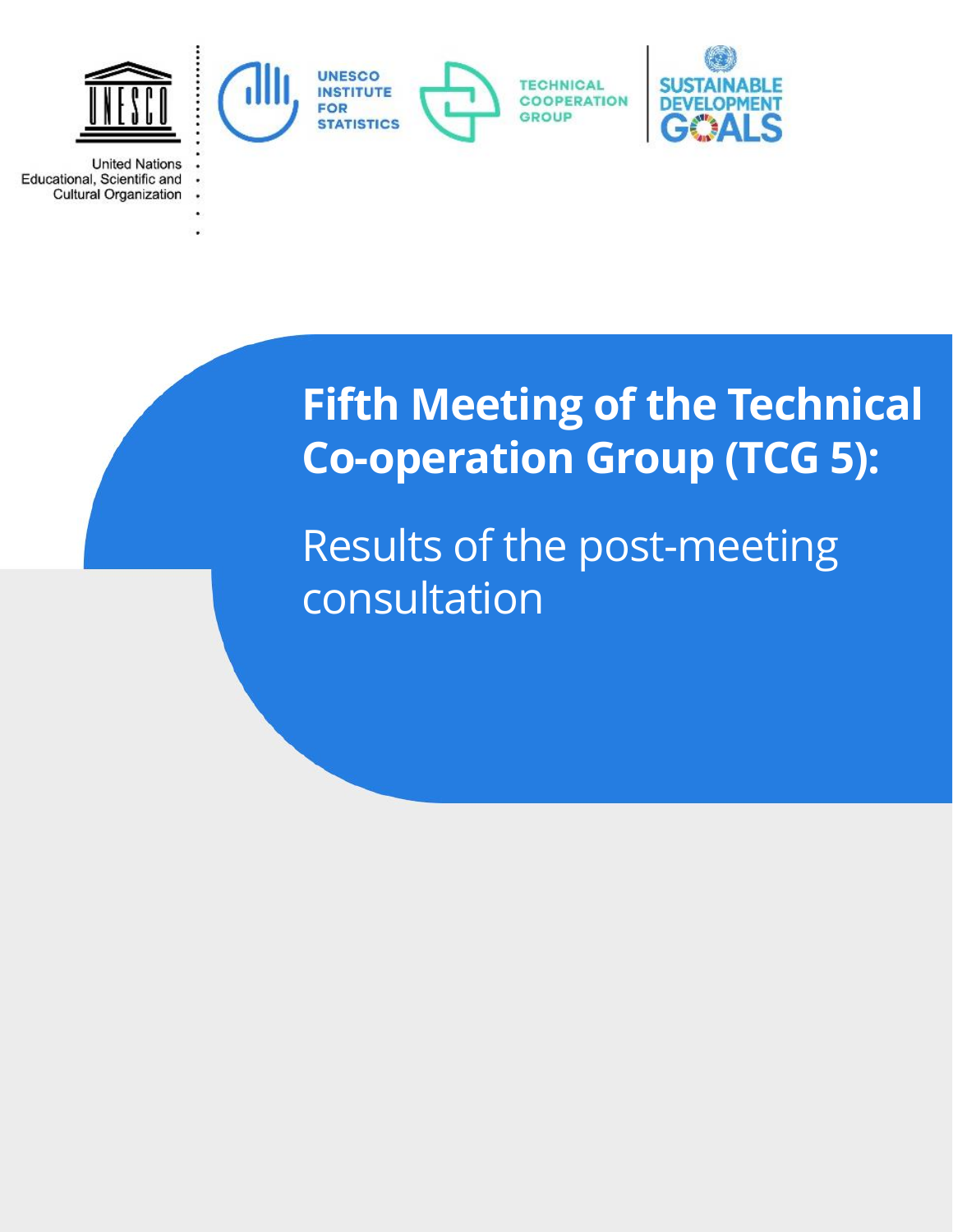

# Result of post-meeting consultation

Following the fifth meeting of the Technical Co-operation Group (TCG), a consultation was carried out to get the participants views on a number of issues, including the way forward for Sustainable Development Goal (SDG) indicators 4.a.1(d), 4.2.3, 4.4.3, and 4.1.4, as well as the future and focus of the TCG Working Groups.

The consultation was answered by 17 respondents, representing 17 different organizations. Most of the answers came in support of the proposed recommendation.

# Indicator 4.a.1(d) - *proportion of schools with access to adapted infrastructure and materials for students with disabilities*

- **Agreement on the proposed definitions** of "adapted infrastructure" and "adapted materials":
- Agreement on the recommended questions for data collection in national school censuses:



 Which schools should be counted as "schools with access to adapted infrastructure and materials for students with disabilities":

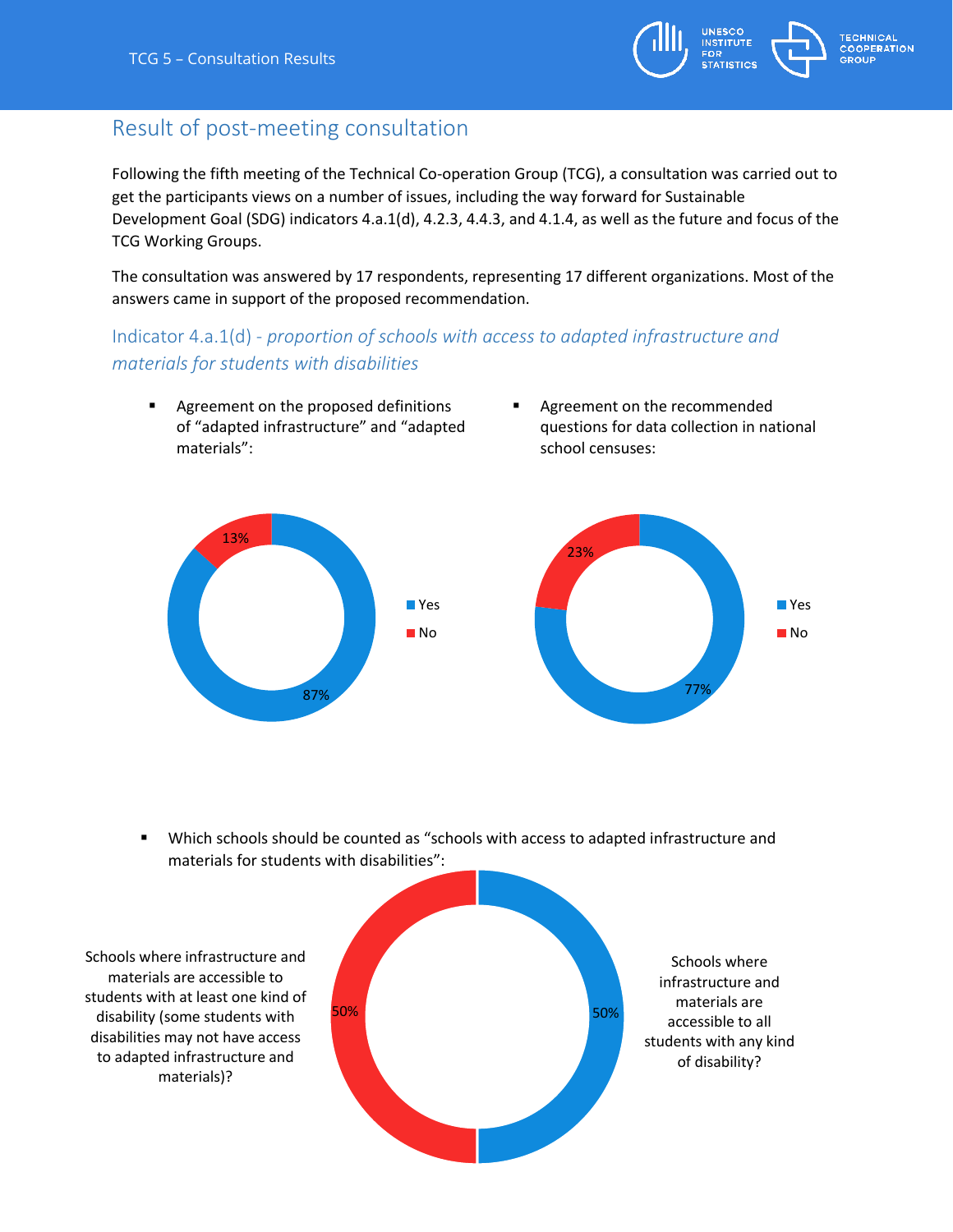

### Indicator 4.2.3 - *percentage of children under 5 years experiencing positive and stimulating home learning environments*

**Agreement on the recommendation to use the set of** questions used in the MICS Family Care Indicators as the standard data collection instrument for indicator 4.2.3:

### Indicator 4.4.3 - *youth/adult educational attainment rates by age group, economic activity status, levels of education and programme orientation*

 Agreement of removing "economic activity status" as a dimension of disaggregation for reporting of indicator 4.4.3:



86%

■ Yes ■No

14%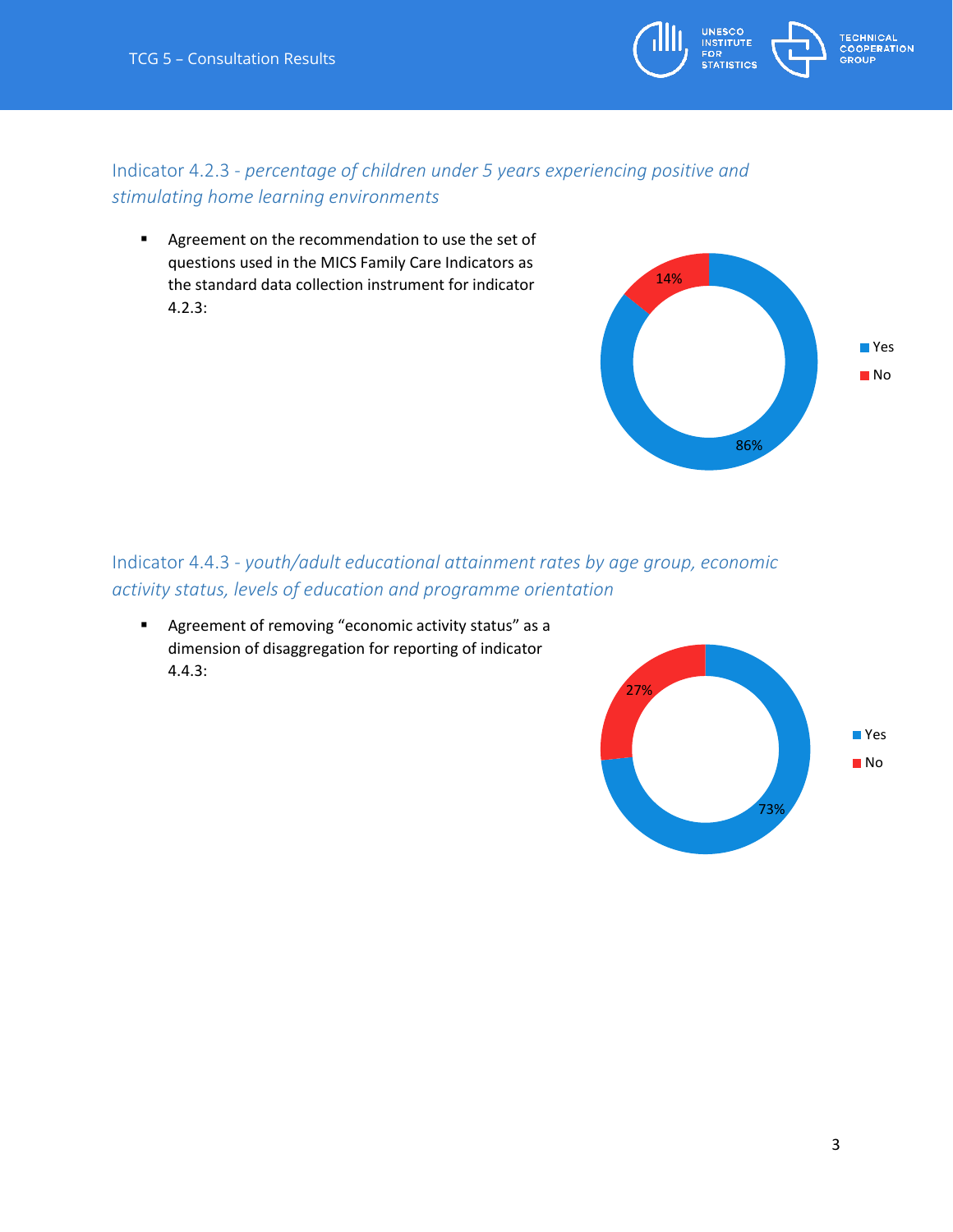

# Working Group 3 – *Data reporting, validation, and dissemination*

**Agreement on the recommendation of WG3 to implement the opt-out process for each one of** the reasons listed below:



#### National Benchmarks

**Agreement on the proposal to develop** national benchmarks for as many global indicators as possible, in alignment with regional frameworks:



**Agreement that the UIS should support** the development of national benchmarks, where possible, in collaboration with regional organizations: